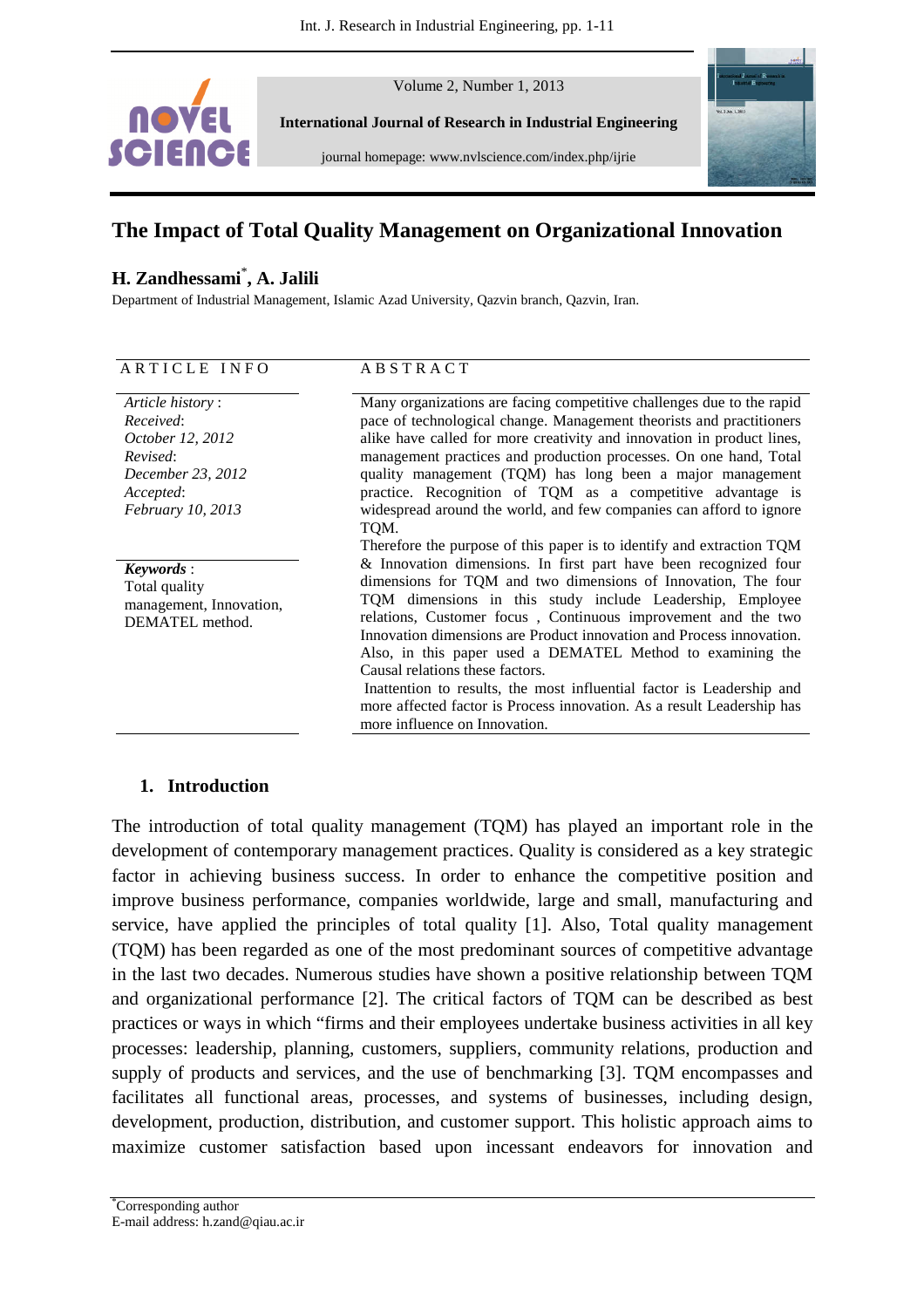advancement [4]. On one hand Innovation is a core renewal process within organizations and a cornerstone of competitive strategy. It is defined as the development and implementation of a new idea, be it a new technology, product, organizational process, or arrangement. [5] Innovation is a main strategic tool to have a competitive advantage in such complex environments and it is a necessity for long-term success, growth, sustainable performance, and to survive as the firm's industry. For this reason, firms accept that innovation is a strategic necessity, not a strategic choice, and innovation is generally introduced as the key factor for competition in various markets [6].

Therefore this paper identifies and extraction TQM & Innovation dimensions then examining Causal relationship TQM & Innovation with DEMATEL (Decision Making Trial and Evaluation Laboratory) method.

### **2. Literature Review**

### **2.1.Total quality management**

TQM comprises a group of ideas and techniques for enhancing competitive performance by improving the quality of products and processes' TQM is a company-wide philosophy of quality improvement. This philosophy contends that the firm's primary goal is to meet customer requirements better by improving the quality of products and processes [7]. Also, TQM is a management process and a set of disciplines that are co-ordinated to ensure that the organization consistently meets and exceeds customer requirements. TQM engages all divisions, departments and levels of the organization. Senior management organizes all of its strategy and operations around customer needs and develops a culture with high employee participation. Companies with TQM are focused on the systematic management of data in all processes and practices to eliminate waste, and pursue continuous improvement [8]. And it has been implemented in many countries over the world to improve organizational performance in areas such as increasing profits, productivity and market share [9].

### **2.1.1. TQM practices**

### 11 TQM practices are given below:

management commitment, the role of the quality department, training and education, employee involvement, continuous improvement, supplier partnership, product/service design, quality policies, quality [10]. In this study, TQM practices include Leadership, Customer focus, and Continuous improvement and Employee relations.

1-Leadership: Employees' performance enhancement is determined by top management's guidance with concrete and feasible vision. Top managements' leadership capabilities not only affect TQM implementation but also improve other organizational activities [4]. 2- Employee relations: In order to effectively participate in quality management, employees need to be adequately trained and explained about the benefits of the TQM practice. Management must ensure an organization-wide training program. Employee satisfaction and fulfillment in terms of benefit and compensation, together with better teamwork, may lead to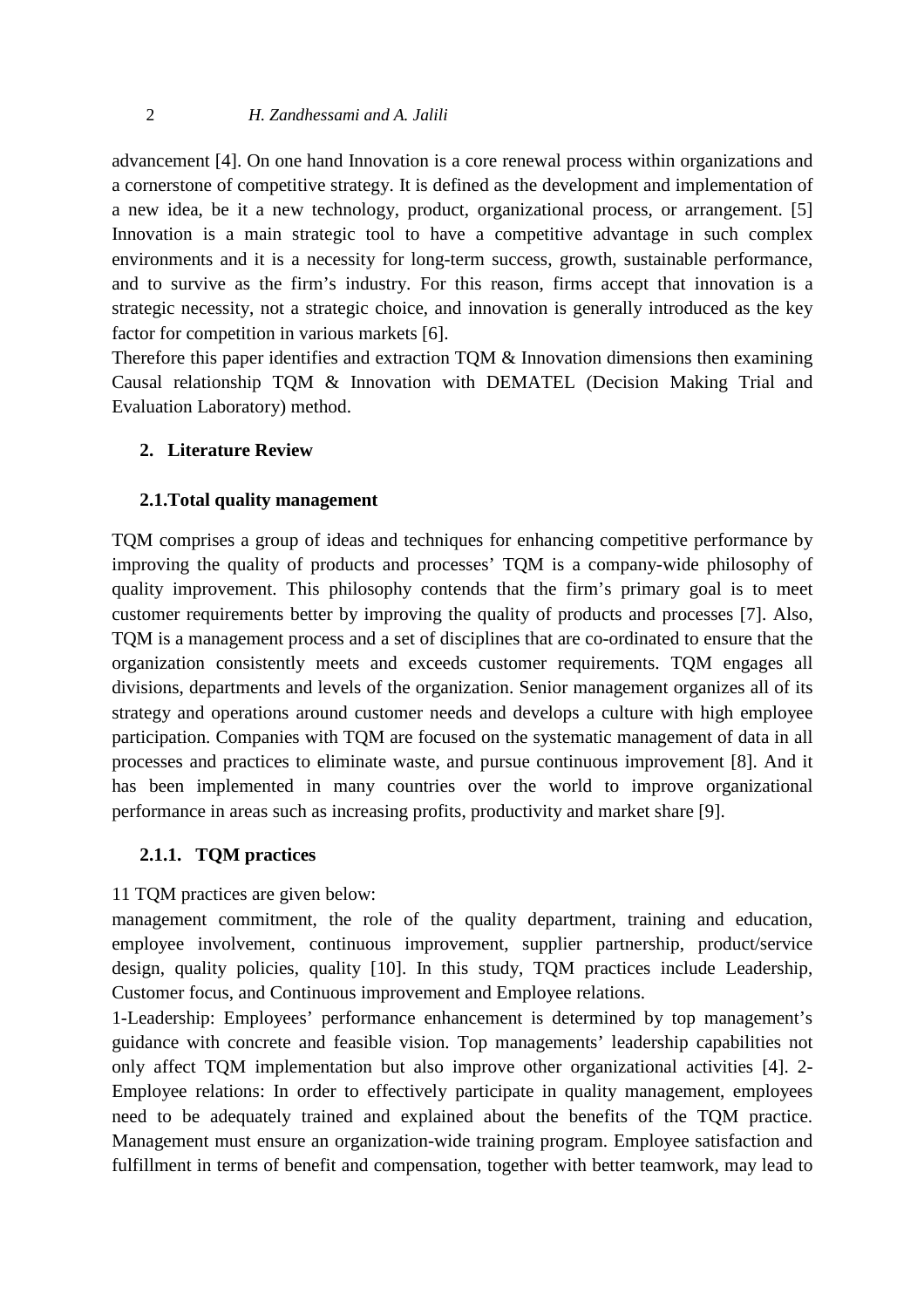better performance [11]. 3-Customer focus: Customer focus, which is the most important part of production, means producing and delivering products and services that fulfill customers' present and future needs and expectations. Customer focus also refers to exceeding customers' expectations in order to ensure long-term organizational success and survival [12]. 4-Continuous improvement: Continuous improvement is the philosophy of improvement initiatives that increases success and reduces failure. Das et al. [13] defined continuous improvement as a company-wide process of focused and continuous incremental innovation. For continuous improvement, evaluation of current processes and quality management practices is necessary. Continuous improvement refers to searching for neverending improvements and developing processes to find better methods in the process of converting inputs into outputs. By improving interlinked processes, a firm can do a better job of satisfying customers' needs and expectations [12].

### **2.1.2. Innovation**

Samat et al. [10] suggested that innovation is equated with the adoption and application of new knowledge and practices, including the ability of an organization to adopt or create new ideas and implement these ideas in developing new and improved products, services, and work processes and procedures. Innovation, then, is considered an intangible resource that is very difficult to imitate. Such resources constitute an organizational capital, a source of competitive advantage. In the OECD Gunday et al. [14], four different innovation types are introduced. These are product innovation, process innovation, marketing innovation and organizational innovation. Product and process innovations are closely related to the concept of technological developments. In this study, Innovation types include Product and process innovations.

1-Product innovation: It is the development and introduction of a new product to the market or the modification of existing products in terms of function, quality consistency, or appearance 2- Process innovation: It involves creating and improving the method of production, and the adoption of new elements (e.g. Input materials, task specifications, information flow, and equipment) to the firm's production process [15].

# **3. TQM & Innovation relationship**

In the past two decades, several scholars have claimed the positive relationship between TQM and innovation. The dimensions of TQM can assist an organization in creating a more innovative culture. Hence, TQM is not a hindrance towards innovation in providing new products, services, and processes, as new and improved methods can be used to attain more efficient and effective businesses [16]. Also, there are many common aspects of TQM and innovation. They both emerged as partial answers to the intense competitive pressure that manufacturing sector organizations are facing. Some elements of TQM and innovation are similar. For example, continuous improvement is a key feature of both TQM and innovation [17].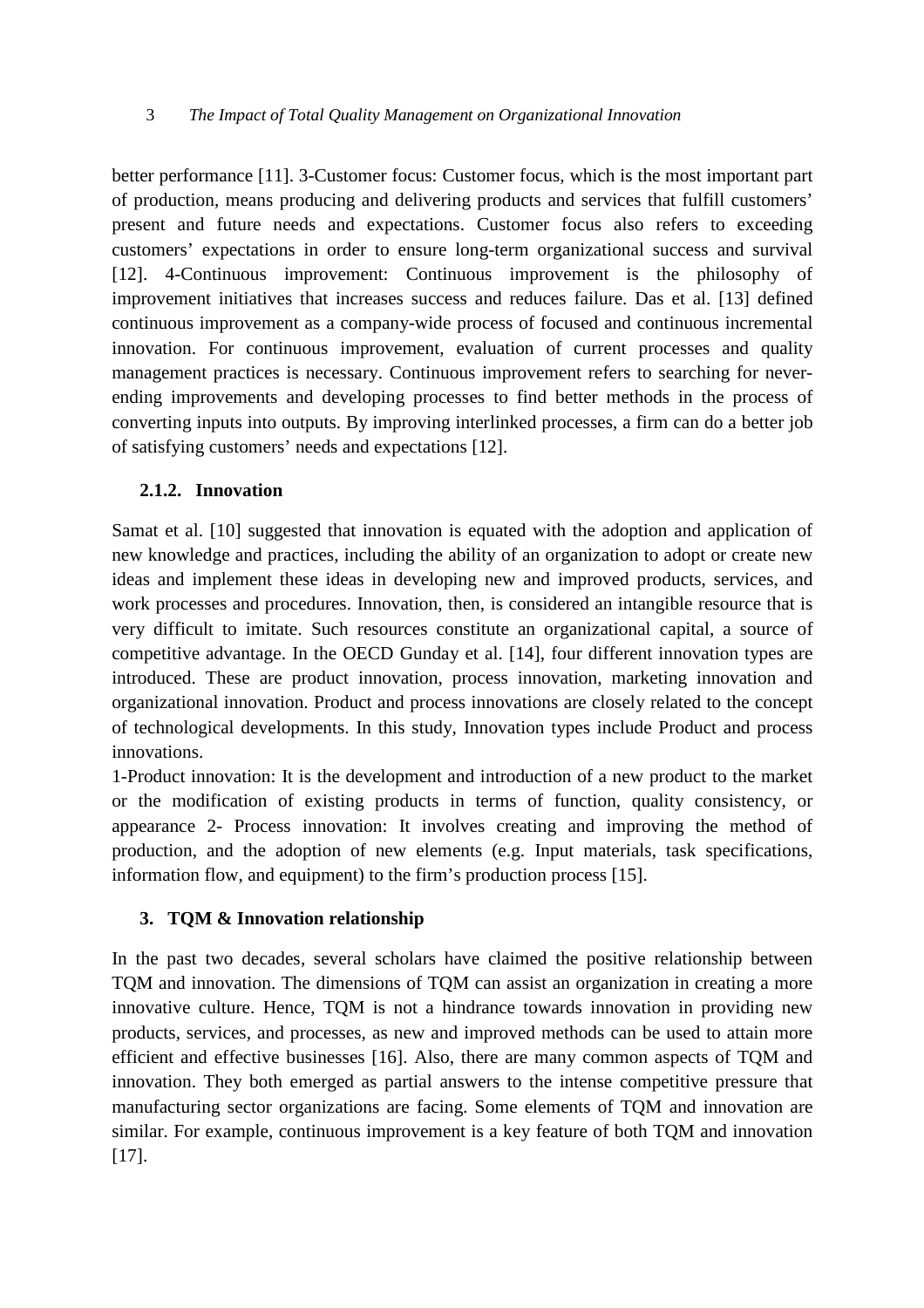#### 4 *H. Zandhessami and A. Jalili*

Therefore, in attention to the important role of TQM and Innovation in the Firm's performance, at first this paper examines the effect of Total quality management on Innovation Then examines the causal relations of TQM and Innovation dimensions with DEMATEL method.

### **4. Research method**

In this section, the steps of work performance are explained (Figure 1).

After identifying and extraction TQM& Innovation dimensions, a questionnaire was planned to determine the interdependence between the factors. Therefore used by the DEMATEL technique to assess Causal relationship and the effects of factors to each other.



Figure1.Research method

### **5. Methodology**

The DEMATEL method, developed by the Science and Human Affairs Program of the Battelle Memorial Institute of Geneva between 1972 and 1976, can convert the relationship between the causes and effects of criteria into an intelligible structural model of the system .The DEMATEL, used to research and solve complicated and intertwined problems, has been successfully applied in many situations, such as marketing strategies, R&D project, e-learning evaluation, managers' competencies, control systems and airline safety problems [18].

### **5.1.DEMATEL steps**

Step 1: Generating the direct-relation matrix. We use four scales for measuring the relationship among different criteria: 0 (no influence), 1 (low influence), 2 (high influence),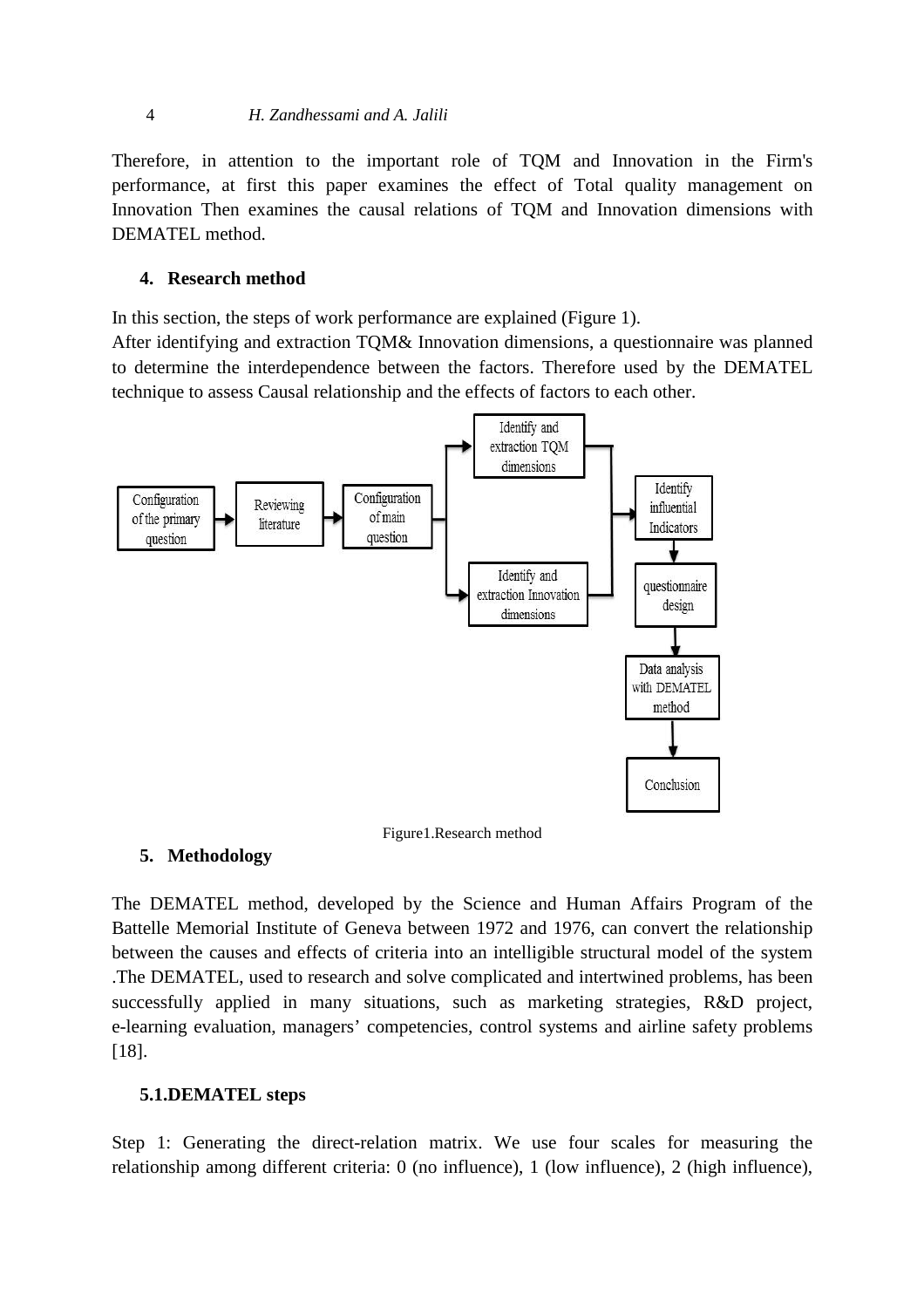#### 5 *The Impact of Total Quality Management on Organizational Innovation*

and 3 (very high influence). Next, decision makers prepare sets of the pairwise comparisons in terms of effects and direction between criteria. Then the initial data can be obtained as the direct-relation matrix which is an  $n \times n$  matrix A where each element of  $a_{ii}$  is denoted as the degree in which the criterion *i* affects the criterion *j* .

Step 2: Normalizing the direct-relation matrix. Normalization is performed using the following,

$$
X = K. \quad A \tag{1}
$$

$$
k = \frac{1}{\max_{1 \le i \le n} \sum_{j=1}^{n} a_{ij}}, \quad i, j = 1, 2, ..., n
$$
 (2)

Step 3: Attaining the total-relation matrix. Once the normalized direct-relation matrix *X* is obtained, the total relation matrix  $T$  can be acquired by using Equation (3), where  $I$  is denoted as the identity matrix

$$
T = X(1 - X)^{-1}
$$
 (3)

Step 4: Producing a causal diagram. The sum of rows and the sum of columns are separately denoted as vector *D* and vector *R* through Equations (4-6). Then, the horizontal axis vector  $(D+R)$  named "Prominence" is made by adding *D* to *R*, which reveals the relative importance of each criterion. Similarly, the vertical axis (*D* − *R*) named ''Relation'' is made by subtracting *D* from *R* , which may divide criteria into a cause and effect groups. Generally, when  $(D - R)$  is positive, the criterion belongs to the cause group and when the  $(D - R)$  is negative, the criterion represents the effect group. Therefore, the causal diagram can be obtained by mapping the dataset of the  $(D + R, D - R)$ , providing some insight for making decisions.

$$
T = [t_{ij}]_{n \times n}, \quad i, j = 1, 2, ..., n
$$
 (4)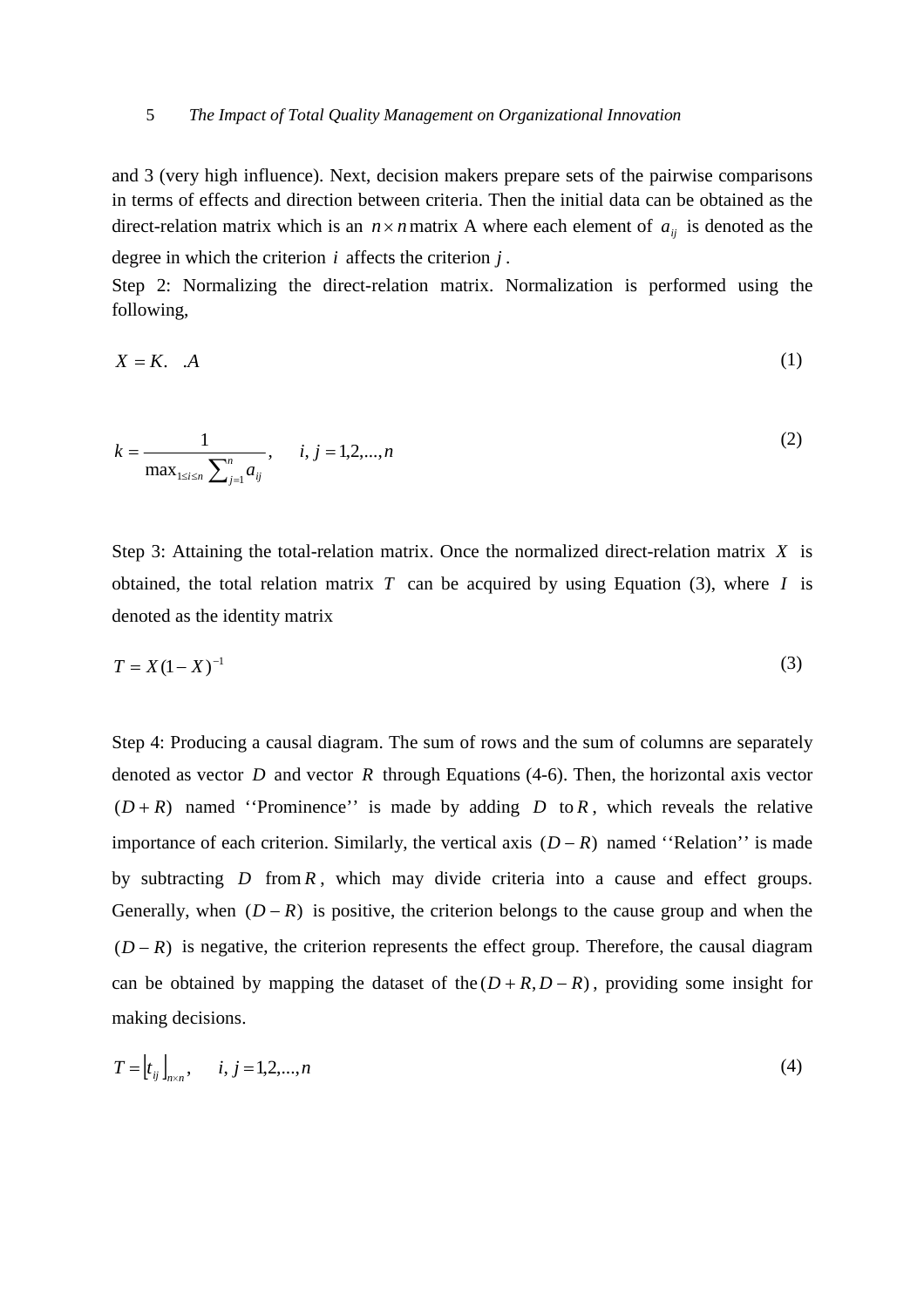$$
D = \left[\sum_{j=1}^{n} t_{ij}\right]_{n \times 1} = [t_{i.}]_{n \times 1} \tag{5}
$$

$$
R = \left[\sum_{j=1}^{n} t_{ij}\right]_{1 \times n} = [t_{.j}]_{1 \times n} \tag{6}
$$

where vector  $D$  and vector  $R$ , respectively denote the sum of rows and the sum of columns from total relation matrix  $T = [t_{ij}]_{n \times n}$ .

Step 5: Obtaining the inner dependence matrix. In this step, the sum of each column in the total-relation matrix is equal to 1 by the normalization method, and then the inner dependence matrix can be acquired [19].

#### **6. Proposed model**



Figure2. The proposed model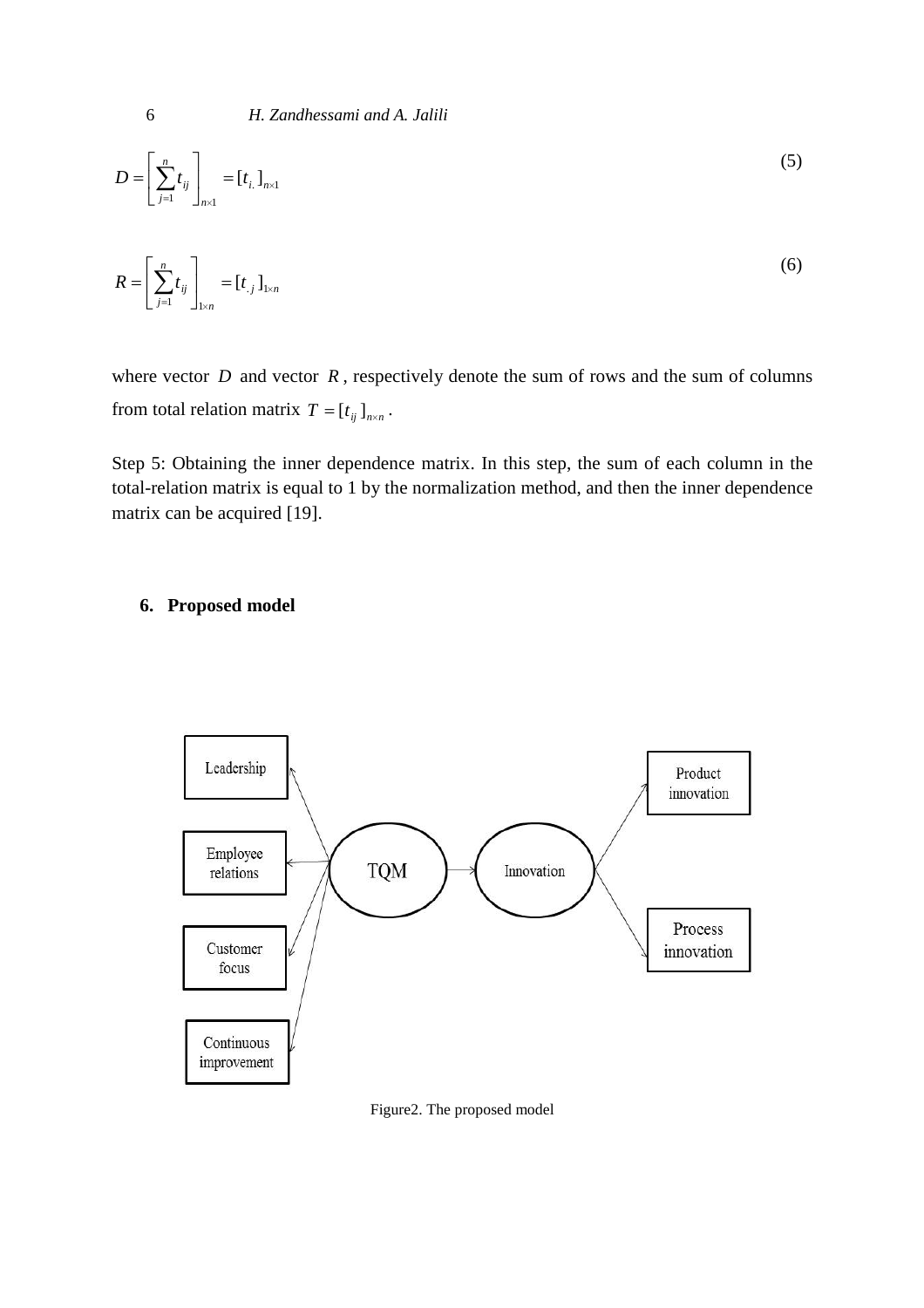# **7. Results**

|                           | Leadership | Employee<br>relations | <b>Table 1. Geometric average of Questionnaire s elements</b><br>Continuous<br>Customer<br>focus<br>improvement |      | Product<br>innovation | Process<br>innovation |  |
|---------------------------|------------|-----------------------|-----------------------------------------------------------------------------------------------------------------|------|-----------------------|-----------------------|--|
| Leadership                | 0.00       | 3.1                   | 1.5                                                                                                             | 3.9  | 2.5                   | 1.9                   |  |
| <b>Employee relations</b> | 2.4        | 0.00                  | 2.6                                                                                                             | 3.8  | 2.5                   | 2.1                   |  |
| Customer focus            | 2.1        | 2.9                   | 0.00                                                                                                            | 1.9  | 3.8                   | 3.1                   |  |
| Continuous improvement    | 1.9        | 2.5                   | 2.7                                                                                                             | 0.00 | 3.1                   | 3.6                   |  |
| Product innovation        | 2.7        | 2.1                   | 3.8                                                                                                             | 1.7  | 0.00                  | 3.8                   |  |
| Process innovation        | 2.1        | 1.8                   | 3.1                                                                                                             | 2.1  | 3.7                   | 0.00                  |  |

Table 1.Geometric average of Questionnaire's elements

Table 2.The normalized direct-relation matrix

|                           | Leadership | Employee<br>relations | Customer<br>focus | Continuous<br>improvement | Product<br>innovation | <b>Process</b><br>innovation |
|---------------------------|------------|-----------------------|-------------------|---------------------------|-----------------------|------------------------------|
| Leadership                | 0.00       | 0.22                  | 0.10              | 0.27                      | 0.17                  | 0.13                         |
| <b>Employee relations</b> | 0.17       | 0.00                  | 0.18              | 0.27                      | 0.17                  | 0.15                         |
| Customer focus<br>0.15    |            | 0.20                  | 0.00              | 0.13                      | 0.27                  | 0.25                         |
| Continuous improvement    | 0.13       | 0.17                  | 0.19              | 0.00                      | 0.22                  | 0.25                         |
| Product innovation        | 0.19       | 0.15                  | 0.27              | 0.12                      | 0.00                  | 0.27                         |
| Process innovation        | 0.15       | 0.13                  | 0.22              | 0.15                      | 0.26                  | 0.00                         |

Table3.Direct and Indirect (total) - Relationship Matrix

|                        | Leadersh<br>1 <sub>p</sub> | Employe<br>e<br>relations | Customer<br>focus | Continuou<br>s<br>improvem<br>ent | Product<br>innovati<br>on | Process<br>innovati<br><sub>on</sub> |
|------------------------|----------------------------|---------------------------|-------------------|-----------------------------------|---------------------------|--------------------------------------|
| Leadership             | 2.54                       | 2.91                      | 3.17              | 3.10                              | 3.54                      | 3.42                                 |
| Employee relations     | 2.81                       | 2.87                      | 3.39              | 3.23                              | 3.72                      | 3.60                                 |
| Customer focus         | 2.95                       | 3.19                      | 3.41              | 3.29                              | 3.97                      | 3.87                                 |
| Continuous improvement | 2.84                       | 3.07                      | 3.46              | 3.06                              | 3.81                      | 3.75                                 |
| Product innovation     | 2.97                       | 3.15                      | 3.62              | 3.28                              | 3.76                      | 3.87                                 |
| Process innovation     | 2.74                       | 2.92                      | 3.34              | 3.07                              | 3.70                      | 3.40                                 |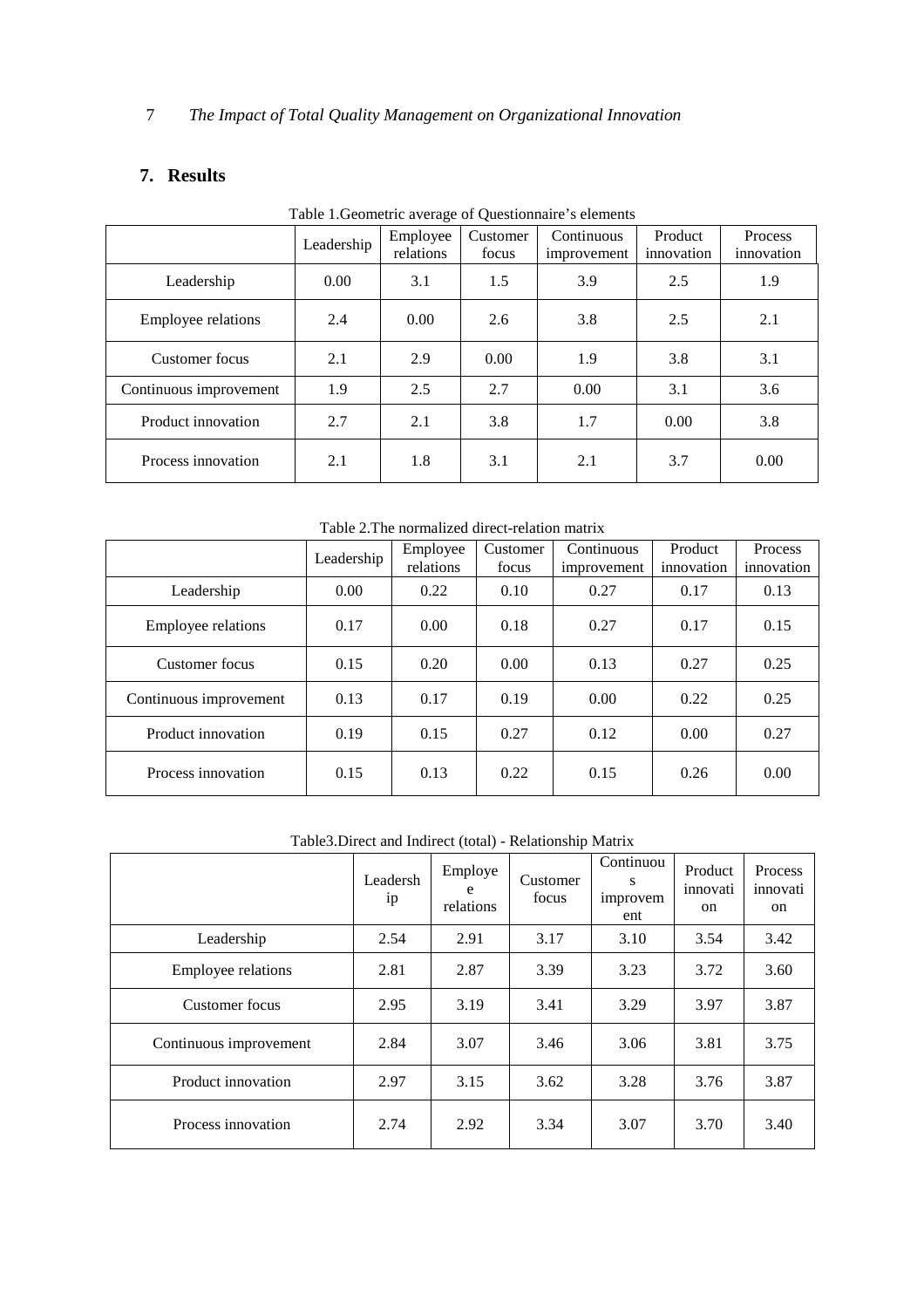#### 8 *H. Zandhessami and A. Jalili*

| Table4. The sum of influences given and received on criteria |       |                           |       |                              |       |                           |         |
|--------------------------------------------------------------|-------|---------------------------|-------|------------------------------|-------|---------------------------|---------|
|                                                              | R     |                           | D     |                              | $D+R$ |                           | $D-R$   |
| Product innovation                                           | 22.50 | Customer<br>focus         | 20.69 | Product<br>innovation        | 43.13 | Leadership                | 1.84    |
| Process innovation                                           | 21.92 | Product<br>innovation     | 20.64 | <b>Process</b><br>innovation | 41.08 | Employee<br>relations     | 1.51    |
| Customer focus                                               | 20.39 | Continuous<br>improvement | 19.99 | Customer<br>focus            | 41.08 | Continuous<br>improvement | 0.97    |
| Continuous<br>improvement                                    | 19.02 | Employee<br>relations     | 19.62 | Continuous<br>improvement    | 39.01 | Customer<br>focus         | 0.30    |
| <b>Employee relations</b>                                    | 18.11 | Process<br>innovation     | 19.16 | Employee<br>relations        | 37.73 | Product<br>innovation     | $-1.86$ |
| Leadership                                                   | 16.85 | Leadership                | 18.68 | Leadership                   | 35.53 | Process<br>innovation     | $-2.75$ |



Figure 3. The priority of the factors on the basis of effective severity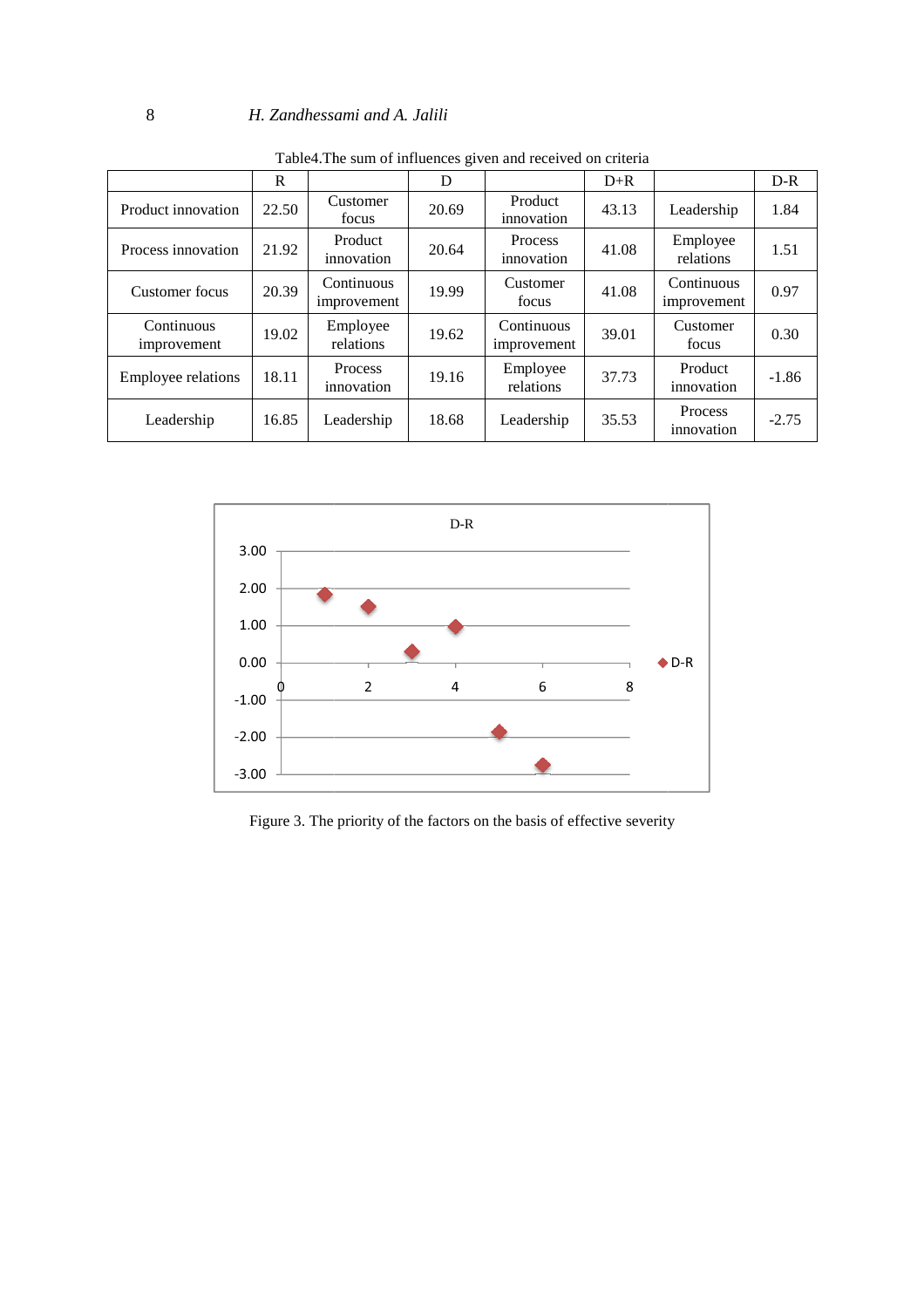

Figure 4. Relative severity of direct and indirect relations algorithms

#### **8. Conclusions**

Total quality management (TQM) is a business management strategy seeking to improve the quality of organizational management, and hence, can improve the competitiveness and value provided to customers. TQM provides a competitive edge for companies. Also, the current relationship between TQM in innovation performance and company performance have been established, research on the relationship between TQM practices and product innovation performance has not been conducted in detail. In this study a questionnaire has designed on the basis TQM & Innovation dimensions. Finally, the results of questionnaires were analyzed on the basis of DEMATEL technique. TQM included Leadership, Employee relations, Customer focus, Continuous improvement and the Innovation included Product innovation and Process innovation. According to the results, among the four criteria for TQM, Leadership is the most direct effectiveness. Also, among the two criteria for innovation process innovation is the most affected factor.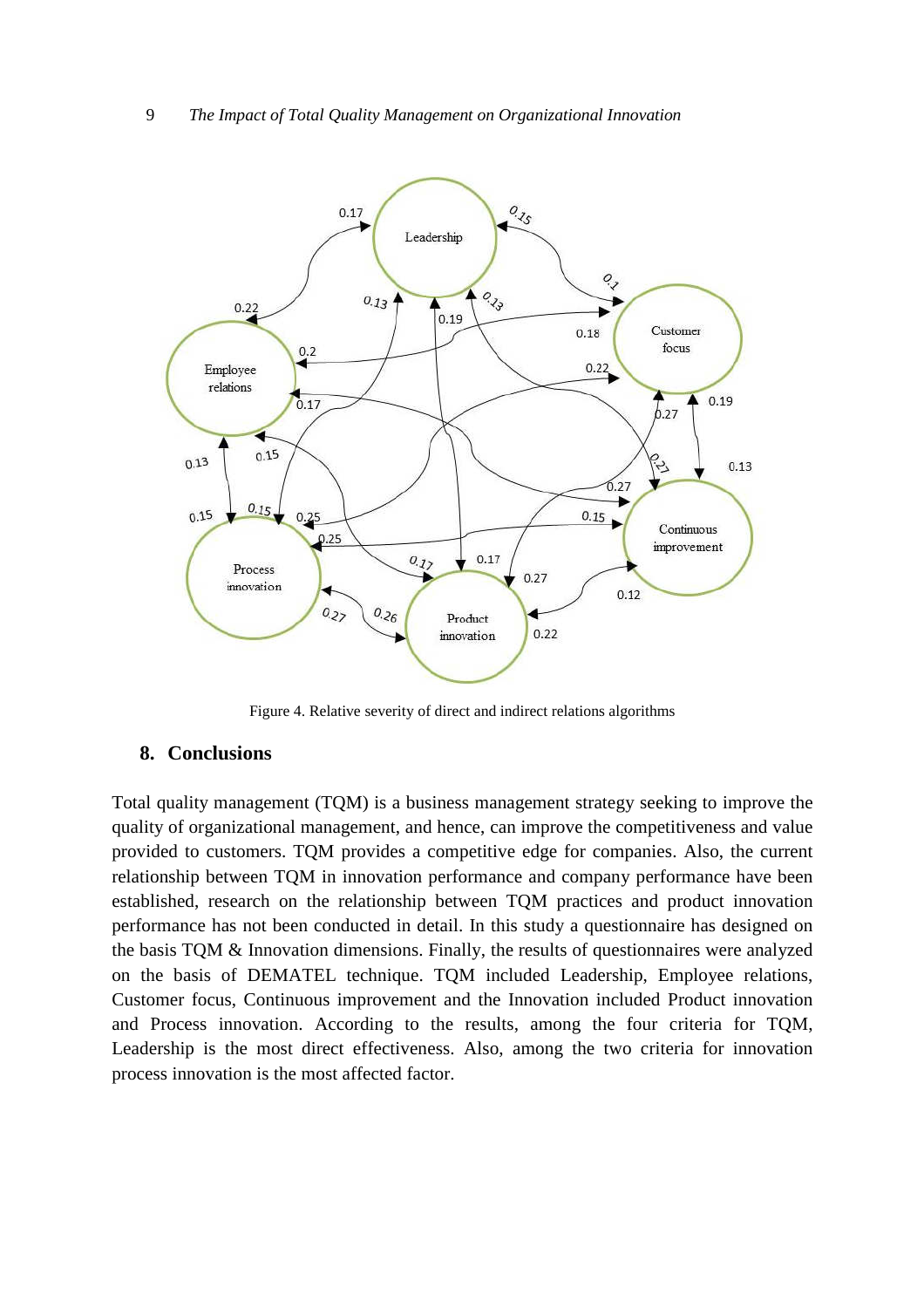#### **References**

- [1] Hoang, D.T., Igel, B. and Laosirihongthong, T. (2006), The impact of total quality management on innovation Findings from a developing country. *International Journal of Quality &Reliability Management*, Vol. 23, No. 9, pp. 1092-1117.
- [2] Prajogo, D.I. and Cooper, B.K. (2010), The effect of people-related TQM practices on job satisfaction: a hierarchical model, *Production Planning & Control*, Vol. 21, No. 1, pp. 26-35.
- [3] Sila, I. and Ebrahimpour, M. (2005), Critical linkages among TQM factors and business results, *International Journal of Operations &Production Management*, Vol. 25, No. 11, pp. 1123-1155.
- [4] Jung, J., Su, X., Baeza M. and Hong, S. (2008), The effect of organizational culture stemming from national culture towards quality management deployment, *The TQM Magazine*, Vol. 20, No. 6, pp. 622-635.
- [5] Krishnan, R.T. and Jha, S.K. (2011), Innovation Strategies in Emerging Markets: What Can We Learn from Indian Market Leaders. *ASCI Journal of Management*, Vol. 41, No. 1, pp. 21–45.
- [6] Akman, G. and Yilmaz, C. (2008), Innovative capability, Innovation strategy and market orientation: An empirical analysis in Turkish software industry, *International Journal of Innovation Management*, Vol. 12, No. 1, pp. 69–111.
- [7] Yu-Yuan Hunga, R., Ya-Hui Lienb, B., Fangc, S.C. and McLeand, G.N. (2010), Knowledge as a facilitator for enhancing innovation performance through total quality management, *Total Quality Management*, Vol. 21, No. 4, pp. 425–438.
- [8] To¨remen, F., Karakus, M. and Yasan T. (2009), Total quality management practices in Turkish primary Schools, *Quality Assurance in Education*, Vol. 17, No. 1, pp. 30-44.
- [9] Miyagawa, M. and Yoshida, K. (2010), TQM practices of Japanese-owned manufacturers in the USA and China, *International Journal of Quality & Reliability Management,* Vol. 27. No. 7, pp. 736-755.
- [10] Samat, N., Ramayah, T. and Mat Saad, N. (2006), TQM practices, service quality, and market orientation Some empirical evidence from a developing country, *Management Research News*, Vol.29, No. 11, pp. 713-728.
- [11] Jung, J.Y., Wang, Y.J. and Wu, S. (2009), Competitive strategy, TQM practice, and continuous improvement of international project management A contingency study, *International Journal of Quality & Reliability Management*, Vol. 26.
- [12] Sadikoglu, E. and Zehir, C. (2010), Investigating the effects of innovation and employee performance on the relationship between total quality management practices and firm performance: An empirical study of Turkish firms, *Int. J. Production Economics*, Vol. 127, pp.13–26.
- [13] Das, A., Paul, H. and Swierczek, F.W. (2008), Developing and validating total quality management (TQM) constructs in the context of Thailand's manufacturing industry, *Benchmarking: An International Journal*, Vol. 15, No. 1, pp. 52-72.
- [14] Gunday, G., Ulusoy, G., Kilic, K. and Alpkan. L. Effects of innovation types of firm performance.
- [15] Lin, R.J., Chen, R.H. and Kuan-Shun Chiu, K. (2010), Customer relationship management and innovation capability: an empirical study Conceptual framework, *Industrial Management & Data Systems*, Vol. 110, No. 1, pp. 111-133.